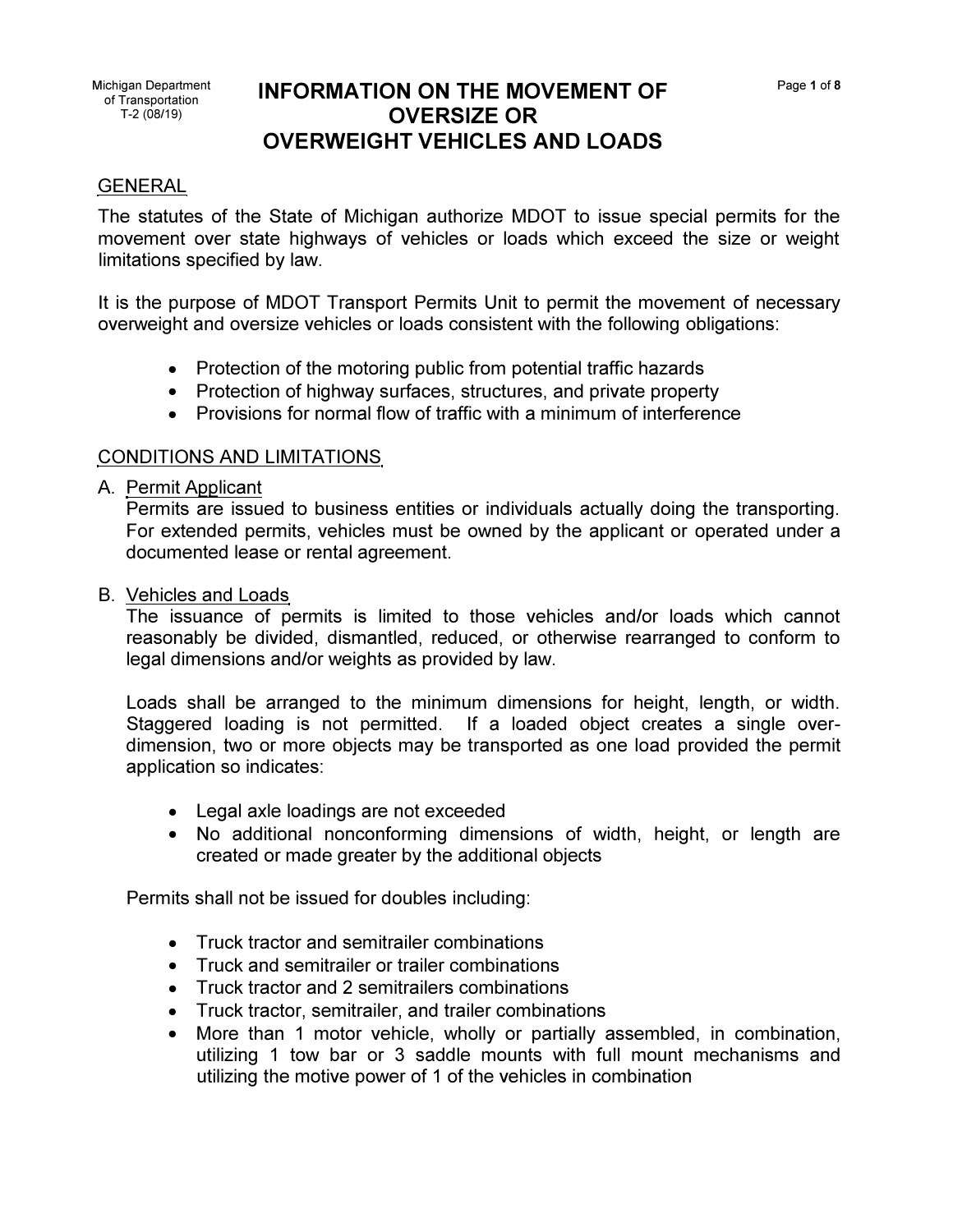#### C. Vehicle Gauge

The measurement across the vehicle from outside of tire to outside of tire on the selfpropelled equipment or the trailer or semi-trailer or other towed equipment; this information is required for overweight loads only.

#### D. Weight

A request for an overweight permit shall not be approved for a load consisting of more than one object, and in no event, shall any wheel load exceed 700 pounds per inch of tire tread width. However, permits may be approved for empty self-propelled earth moving equipment, provided the wheel load does not exceed 850 pounds per inch of tire tread width.

No overweight permits shall be issued during the spring weight restriction period, except in case of public emergency. No more than 11 axles shall be allowed during the spring thaw weight restriction period.

#### E. Width

Permits shall not be issued for widths in excess of 14 feet during the spring weight restriction period, except in a case of public emergency.

## F. Height

Because of possible overhead obstructions on proposed routes, **all applicants requesting permits in excess of 13 feet 6 inches shall verify that the proposed route has been traveled to assure vertical clearance.** 

#### G. Escort Vehicles

An escort vehicle must be a passenger vehicle with at least one flashing or rotating light on top of the cab. There shall be displayed on the roof of the escort vehicle, an OVERSIZE LOAD sign 5 feet long by 12 inches high with 8-inch-high black letters on yellow background. All flashing or rotating amber lights shall be visible for a distance of 500 feet.

#### H. Time Limitations

Permits are issued for daylight hours only, Monday through Friday. Daylight hours are defined as the time between one-half hour before sunrise and one-half hour after sunset. In some instances, other time limitations may be applied.

Permits shall not be issued for movement from 12:00 noon on the day preceding and continuing until daylight of the first day after the following holidays:

| New Year's Day   | Labor Day               |
|------------------|-------------------------|
| Memorial Day     | <b>Thanksgiving Day</b> |
| Independence Day | Christmas Day           |

When a holiday occurs on a Friday or Monday, permits shall not be valid for the period beginning noon before the three-day weekend and ending daylight of the first day after the three-day weekend.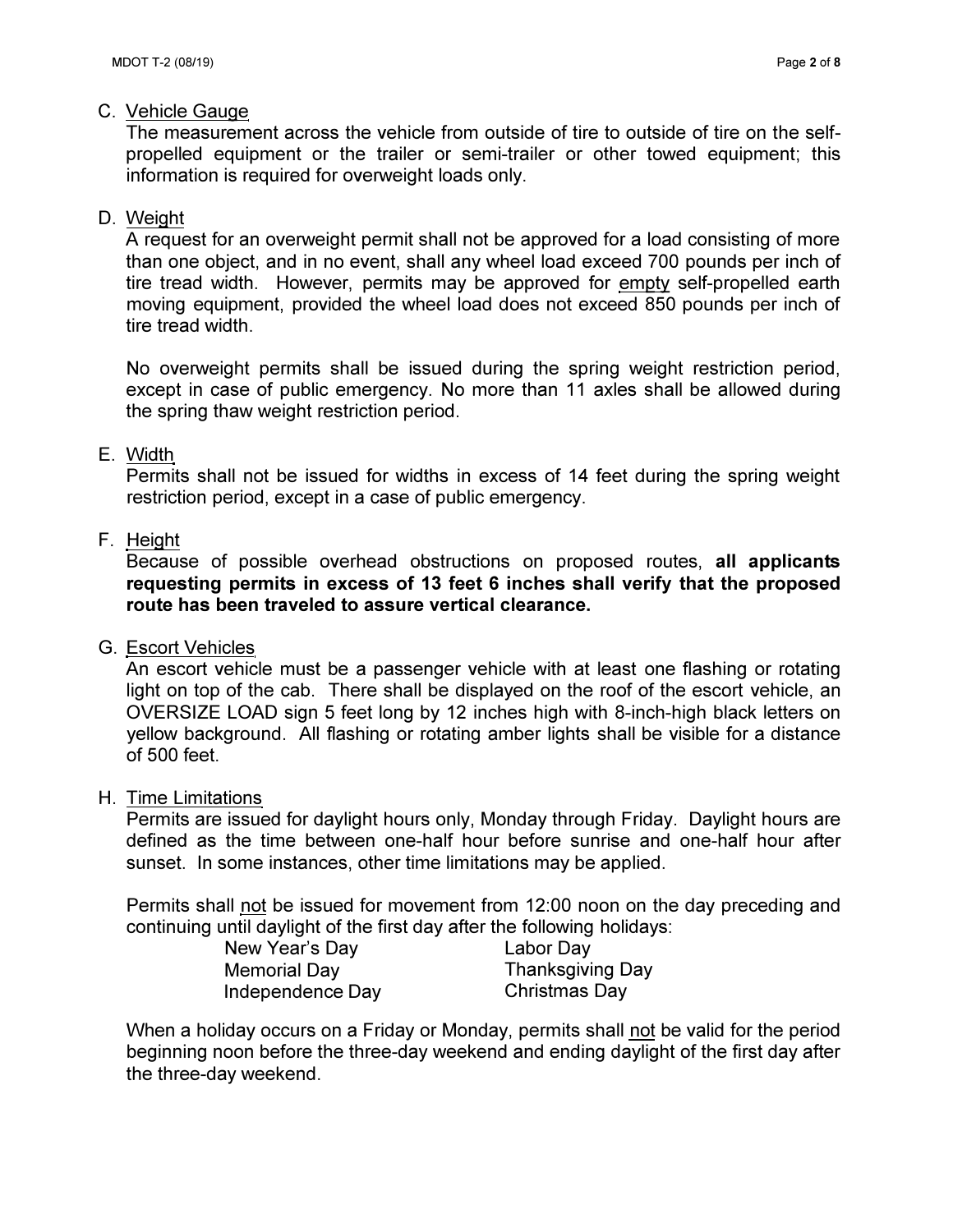Exception: Annual Construction Equipment permits shall not be valid for movement from 12:00 noon on the day preceding and continuing until daylight of the first day after the following holidays:

> Memorial Day Independence Day Labor Day

When a holiday occurs on a Friday or Monday, permits shall not be valid for the period beginning noon before the three-day weekend and ending daylight of the first day after the three-day weekend.

#### I. Single Trip Permits

Permits shall not be issued for transportation of loads exceeding the following limitations:

16 feet in width 15 feet in height 150 feet in overall combination length

Single trip permits may be issued for a 5-day period. A single trip permit is valid for one trip. A return move may be requested on the single trip permit to be completed within the same 5-day period for an exact same configuration or empty trailer with reversed route.

#### **Superloads**

Efforts should be made to move vehicles or loads exceeding these limitations by some means other than by state trunkline or to dismantle the object being moved to comply with the standard permit limitations. Issuance of permits may be considered for limited movement of superloads if all efforts to utilize other means of transportation have been exhausted (rail, water, go around) and if the object being moved cannot feasibly be reduced to comply with the standard permit limitations. The shipper shall provide the following:

- Complete written explanation on company letterhead
- Properly completed MiTRIP application
- Route Survey Certification, (Form 2465)

Documentation for special consideration or superloads must be received by Lansing Transport Permit Office at least ten (10) working days prior to the tentative date of movement.

#### J. Extended Permits

Specific loads moved frequently on state highway Right-of-Way may qualify for renewable, extended permits available for loads and vehicles owned and operated by the applicant or under a bona fide lease/rental agreement. Loads and vehicles shall be described specifically by make and model, and serial and/or VIN number. Extended permits are not available to "for hire" carriers.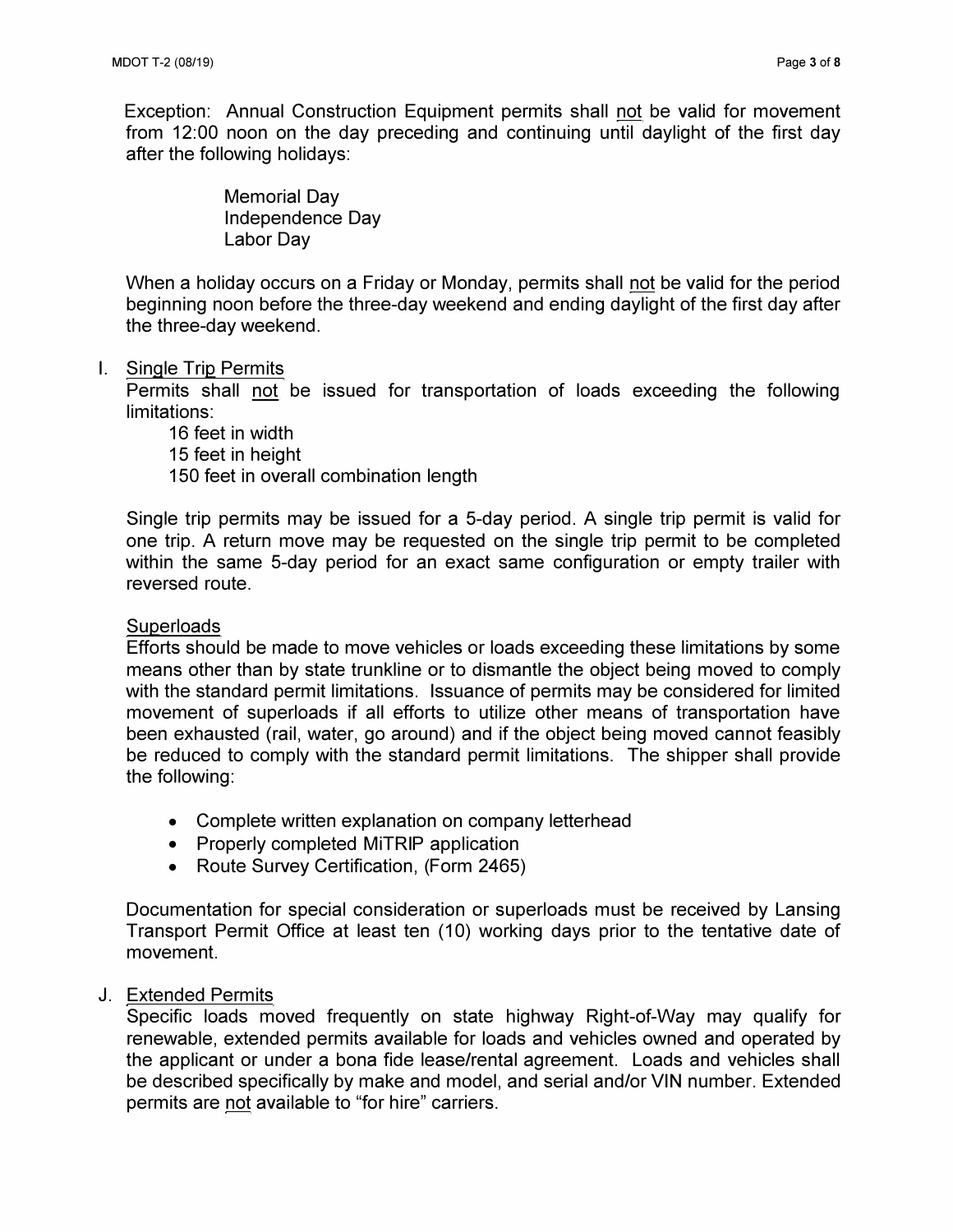Single Trip Permit:

\$15.00 For a load which is over dimension only, legal in weight.

\$ 50.00 For a load which is over dimension and/or over legal axle weight.

Extended Permit:

New application fees are prorated based upon the name of company (for other than Construction Equipment). For specific information regarding extended permit availability and fees, see the Fee Schedule on the Truckers webpage.

Extended Permit Annual Renewal (for other than Construction Equipment):

- \$ 30.00 For each truck, each trailer and each piece of equipment over dimension and legal in weight
- \$ 100.00 For each truck, each trailer and each piece of equipment when loaded is overweight and/or over dimension

Construction Equipment Annual Renewal: \$264.00 For each power unit

## **Payments shall be made through the MDOT Permit Gateway (MPG) Shopping Cart using credit card, debit card or electronic check.**

L. Insurance Requirements

Insurance coverage as required by the laws of this state shall be in effect for moves operating with an oversize or overweight permit.

M. Transportation Load Limitations (See Information Table on the following 4 pages)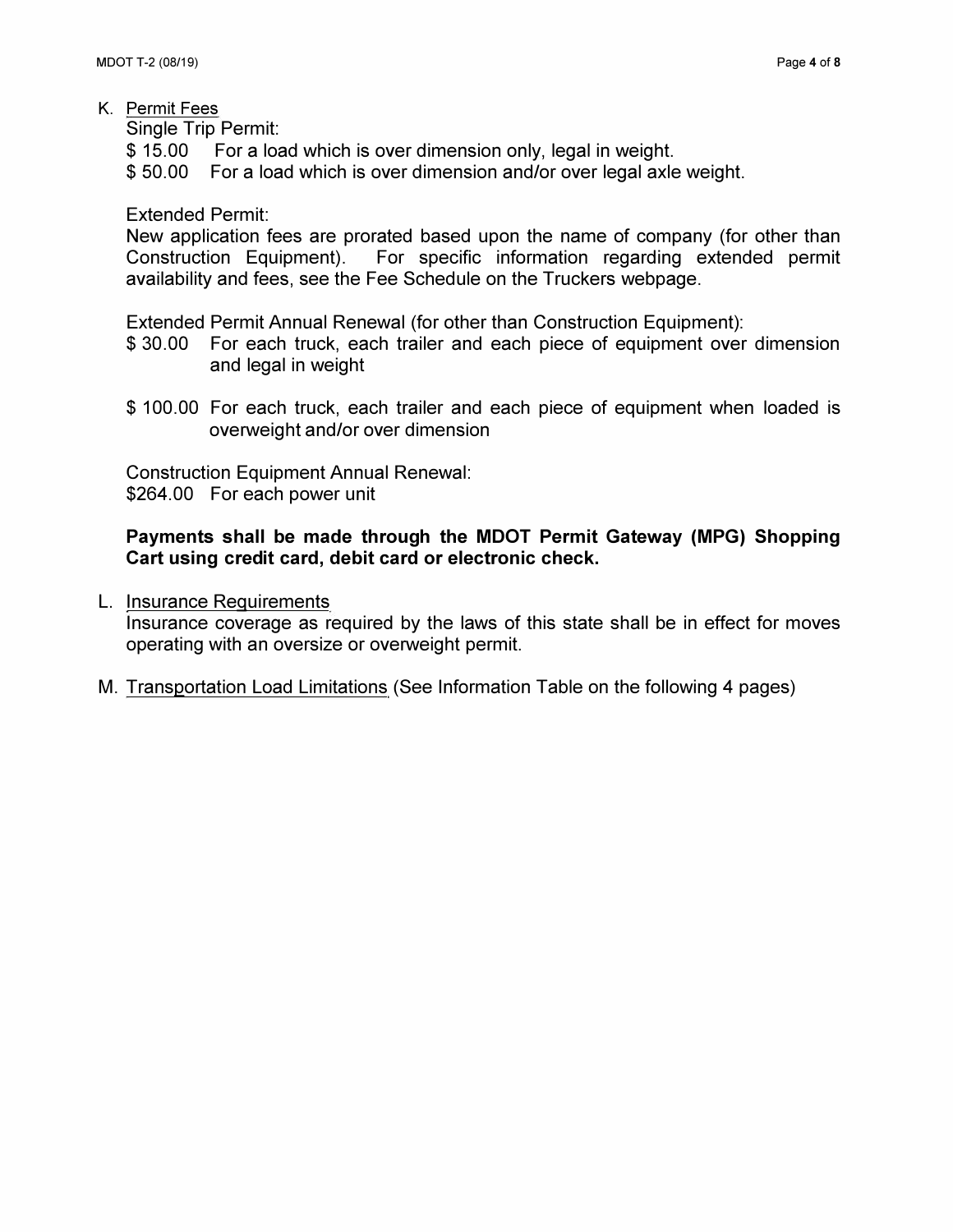| <b>TRANSPORTATION</b><br><b>LOAD</b>                                                                                                                                                                                                                                    | <b>SINGLE TRIP PERMIT</b>                                                                                                                                                                                                                                       | <b>EXTENDED PERMIT</b>                                                                                                                                                                                                                                                                                 |  |
|-------------------------------------------------------------------------------------------------------------------------------------------------------------------------------------------------------------------------------------------------------------------------|-----------------------------------------------------------------------------------------------------------------------------------------------------------------------------------------------------------------------------------------------------------------|--------------------------------------------------------------------------------------------------------------------------------------------------------------------------------------------------------------------------------------------------------------------------------------------------------|--|
| Permits are not issued or valid for divisible loads that can be readily dismantled, reduced, or<br>otherwise rearranged to come within legal limits.                                                                                                                    |                                                                                                                                                                                                                                                                 |                                                                                                                                                                                                                                                                                                        |  |
|                                                                                                                                                                                                                                                                         |                                                                                                                                                                                                                                                                 |                                                                                                                                                                                                                                                                                                        |  |
| <b>Construction</b><br><b>Equipment</b><br>(Bulldozers without<br>blade, cranes without<br>counterweights,<br>loaders, excavators,<br>$etc.$ )                                                                                                                          | LIMITED TO A MAXIMUM OF:<br>Width:<br>16 feet<br>15 feet<br>Height:<br>Overall combination length:<br>150 feet                                                                                                                                                  | LIMITED TO A MAXIMUM OF:<br>12 feet 6 inches<br>Width:<br>14 feet<br>Height:<br>Overall combination length:<br>85 feet<br>Pounds per axle:<br>*24,000 pounds<br>*and a gross weight limitation of 150,000<br>pounds                                                                                    |  |
|                                                                                                                                                                                                                                                                         |                                                                                                                                                                                                                                                                 | EXCEPTION:<br>The limitation of 24,000 pounds on any<br>axle does not apply to empty self-<br>propelled scrapers, rubber-tired loaders,<br>rubber-tired dozers, or 2 axle mobile<br>cranes. These vehicles are restricted to a<br>wheel load not to exceed 850 pounds per<br>inch of tire tread width. |  |
|                                                                                                                                                                                                                                                                         | LIMITED TO A MAXIMUM OF:<br>16 feet<br>Width:<br>15 feet<br>Height:<br>Overall combination length:<br>150 feet                                                                                                                                                  | LIMITED TO A MAXIMUM OF:<br>15 feet 6 inches<br>Width:<br>Height:<br>14 feet<br>Overall combination length:<br>80 feet                                                                                                                                                                                 |  |
| <b>Farm Equipment</b><br>of<br>Movement<br>implements<br>of<br>husbandry, when loaded on a trailer,<br>requires a permit.<br>EXCEPTION:<br>Permit is not required when farm Permit is<br>and must maintain minimum posted must maintain minimum posted speed.<br>speed. |                                                                                                                                                                                                                                                                 | Movement of implements of husbandry,<br>when loaded on a trailer, requires a<br>permit.                                                                                                                                                                                                                |  |
|                                                                                                                                                                                                                                                                         |                                                                                                                                                                                                                                                                 | EXCEPTION:<br>not required<br>when<br>farm<br>equipment is being driven or towed equipment is being driven or towed and                                                                                                                                                                                |  |
| <b>Mobile Homes,</b><br><b>Building Modules,</b><br>Park Models,<br><b>Modular Home</b><br><b>Frames</b>                                                                                                                                                                | LIMITED TO A MAXIMUM OF:<br>Width (plus normal appurtenances or<br>eaves that extend not more than 6-<br>inches from any side):<br>16 feet<br>15 feet<br>Height:<br>Actual body length:<br>80 feet<br>Overall length,<br>Including the towing vehicle: 105 feet | LIMITED TO A MAXIMUM OF:<br>Width<br>12 feet<br>14 feet<br>Height:<br>80 feet<br>Actual body length:<br>Overall combination length:<br>95 feet<br>Towing vehicle shall be at least 1 $\frac{1}{2}$ ton<br>truck with dual rear wheels.                                                                 |  |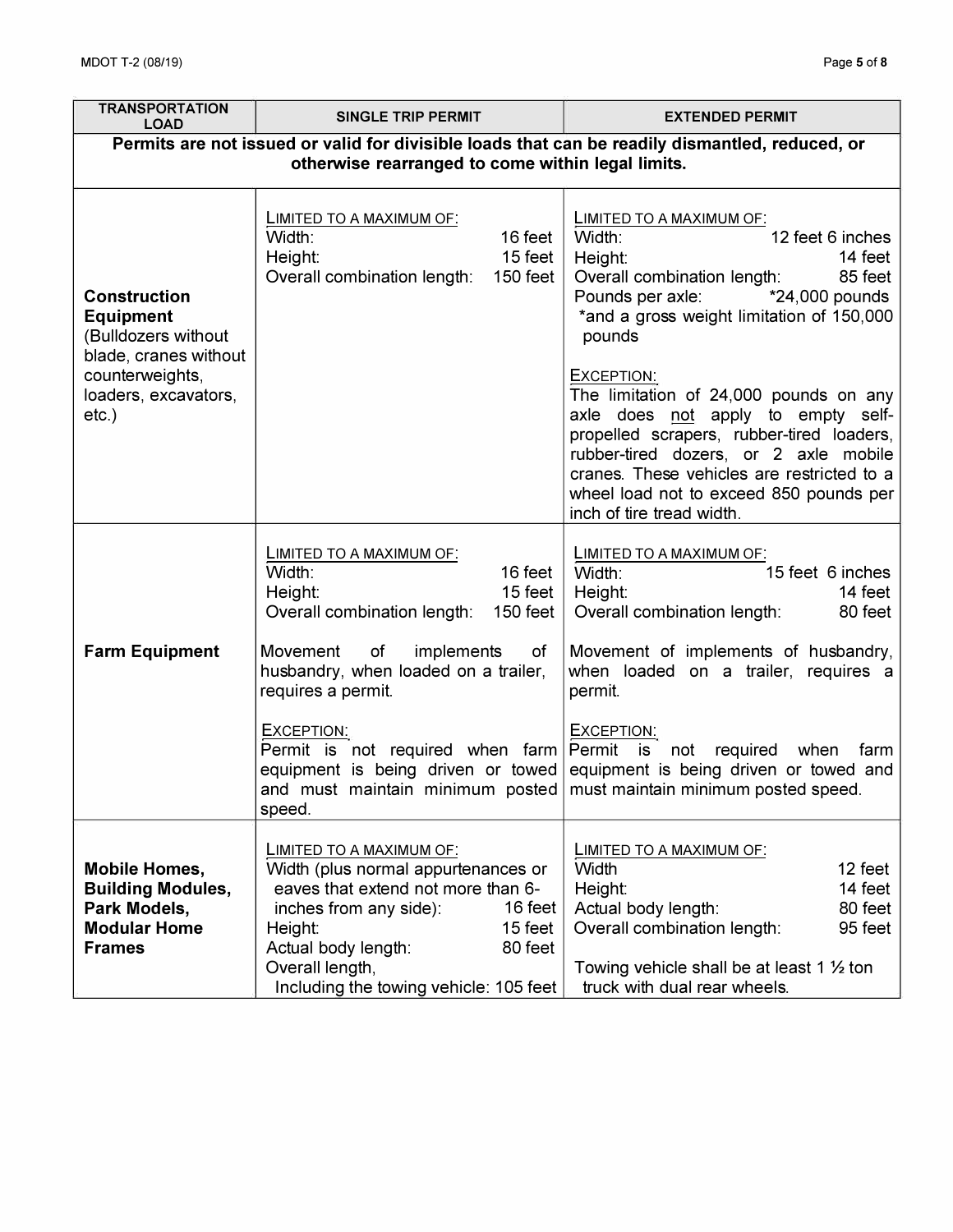| <b>TRANSPORTATION</b><br><b>LOAD</b>                                         | <b>SINGLE TRIP PERMIT</b>                                                    |                                | <b>EXTENDED PERMIT</b>                                                                                                                                                                                                                                                                                                                                                      |
|------------------------------------------------------------------------------|------------------------------------------------------------------------------|--------------------------------|-----------------------------------------------------------------------------------------------------------------------------------------------------------------------------------------------------------------------------------------------------------------------------------------------------------------------------------------------------------------------------|
|                                                                              | LIMITED TO A MAXIMUM OF:<br>Width:<br>Height:<br>Overall combination length: | 16 feet<br>15 feet<br>150 feet | LIMITED TO A MAXIMUM OF:<br>8 feet<br>Width:<br>13 feet 6 inches<br>Loaded Height:<br>85 feet<br>Overall combination length:<br>All axle weights must be legal.                                                                                                                                                                                                             |
| Poles, Pipes, and<br><b>Similar Type Loads</b><br>(Overlength Loads<br>Only) |                                                                              |                                | <b>EXCEPTION:</b><br>Public<br>utility<br>companies<br>and<br>organizations doing work for public utility<br>companies may move with an overall<br>length of 150 feet within the service area<br>of the utility company. Firms under<br>contract to utility companies shall submit<br>written confirmation from the utility<br>company.<br>Permit does not allow overweight |
|                                                                              |                                                                              |                                | loads.                                                                                                                                                                                                                                                                                                                                                                      |
|                                                                              |                                                                              |                                | LIMITS OVER:<br>Width:<br>12'6"<br>14'0"<br>Height:<br>85'0"<br>Overall Length:                                                                                                                                                                                                                                                                                             |
| <b>Hydraulic Boat Lift</b><br><b>Trailer</b>                                 |                                                                              |                                | Approved route from local TSC office is<br>required before permit can be issued.                                                                                                                                                                                                                                                                                            |
|                                                                              |                                                                              |                                | NOTE: Applications that do not fit under<br>Hydraulic Boat Lift Trailer dimensions will<br>be accepted as Miscellaneous -<br>Truck/Trailer/Object.                                                                                                                                                                                                                          |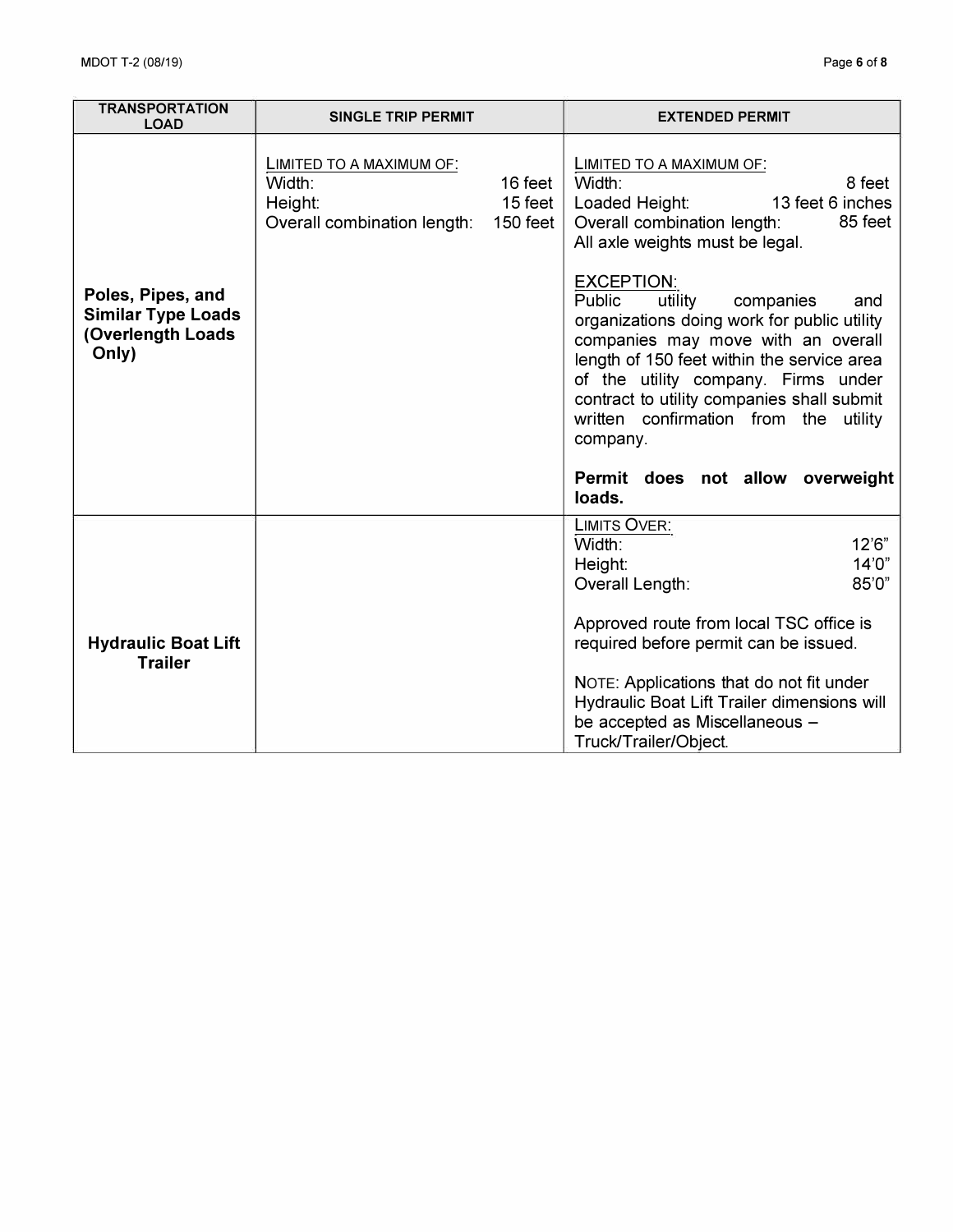| <b>TRANSPORTATION</b><br><b>LOAD</b>                                                                                   | <b>SINGLE TRIP PERMIT</b>                                                    |                                | <b>EXTENDED PERMIT</b>                                                                                                                                                                                                            |
|------------------------------------------------------------------------------------------------------------------------|------------------------------------------------------------------------------|--------------------------------|-----------------------------------------------------------------------------------------------------------------------------------------------------------------------------------------------------------------------------------|
| <b>Miscellaneous</b><br>$Boat(s)$ ,<br>Prefabricated Items,<br>structural steel, wood<br>trusses, empty tanks,<br>etc. | LIMITED TO A MAXIMUM OF:<br>Width:<br>Height:<br>Overall combination length: | 16 feet<br>15 feet<br>150 feet | LIMITED TO A MAXIMUM OF:<br>12 feet 6 inches<br>Width:<br>14 feet<br>Height:<br>85 feet<br>Overall combination length:                                                                                                            |
| Logging Trailer                                                                                                        | No permits are issued.                                                       |                                | LIMITED TO A MAXIMUM OF:<br>Width:<br>9 feet<br>13 feet 6 Inches<br>Height:<br>75 feet<br>Trailer length:<br>42 feet<br>Truck length:<br>No overweight permits. Limited to 11<br>axles.                                           |
| <b>Pavement Marking</b>                                                                                                | No permits are issued.                                                       |                                | LIMITED TO A MAXIMUM OF:<br>Width:<br>8 feet<br>13 feet 6 Inches<br>Height:<br>Overall combination length:<br>40 feet<br>Permits will be limited to an overload of<br>20% not to exceed 700 lbs. per inch of<br>tire tread width. |